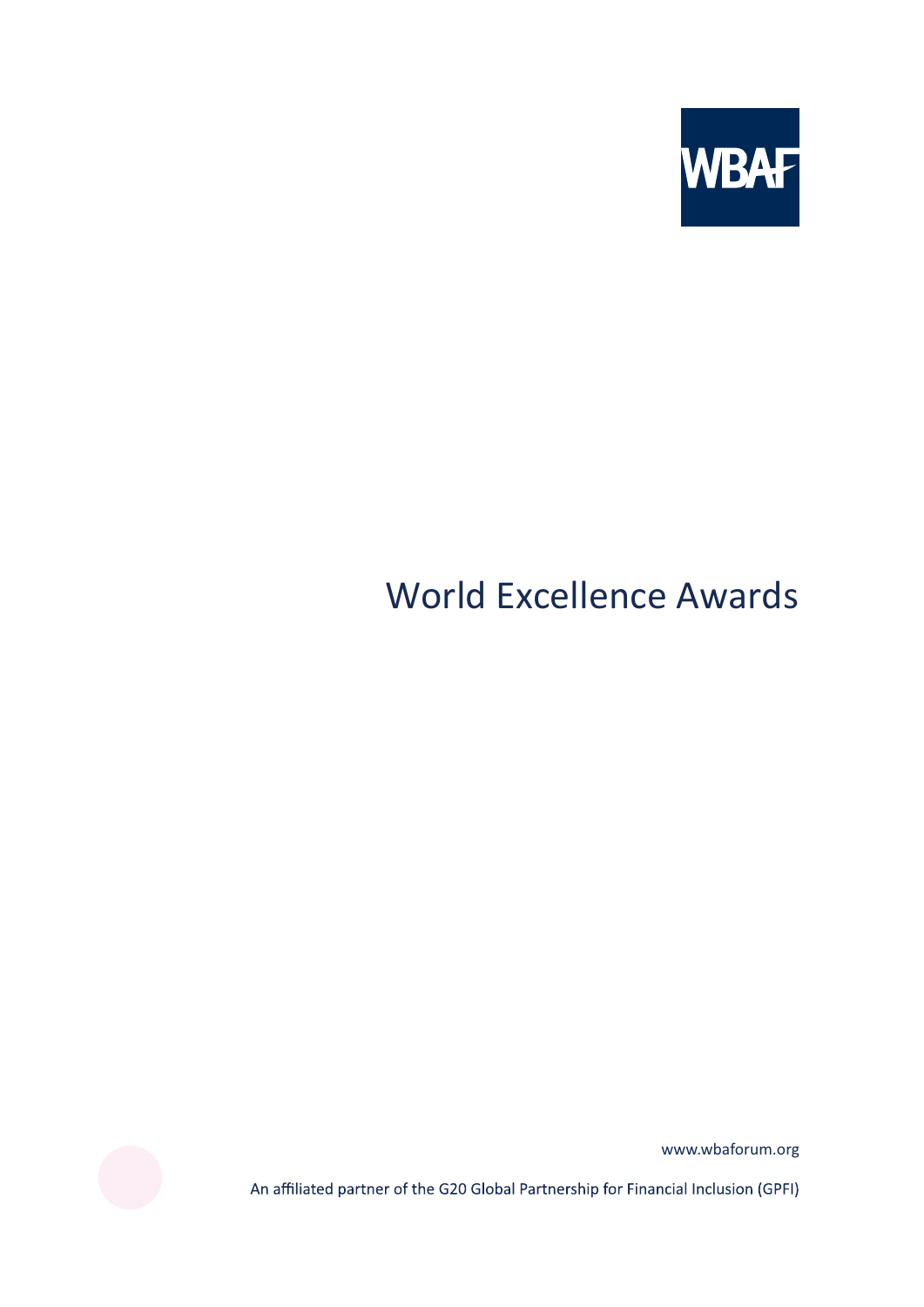# **Chairman's Statement**

In the past, inventions were important for the economic development of societies. In the 21stcentury, however, it is not invention but innovation that counts.

In those earlier times, entrepreneurial skills were not needed to get an invention to the market because it was a seller's economy, where customers were ready to buy anything new. Times have changed, and the rules of the game have changed. Today's inventors need more than just a clever idea. They need a complex set of skills to move their innovative idea into the market and to ensure it succeeds.

Ours is the age of the entrepreneur (the buzz word of our century). The current, highly competitive economic environment means that scaling up businesses demands special skills of entrepreneurs, who are obliged to secure financing as quickly as possible.Yet finance alone is not sufficient to create global success stories. The entrepreneur needs not simply finance, but the best finance.

#### What is 'the best finance'?

The best finance is a miracle that happens when one is able to combine money, know-how, mentorship and networking. This is perhaps better termed smart finance.

Consider the various sources of finance available to entrepreneurs: Beyond basic bootstrapping, there are corporate ventures, angel investors, crowdfunding platforms, accelerators, VCs, banks, public grants, co-investment funds, business plan competitions, technology transfer offices, family offices, private equity investors and stock exchanges. With the notable exception of angel investors, all these sources provide only money, nothing more.

The only true sources of smart finance are angel investors, who are able to influence a country's economic development by providing more than just money to entrepreneurs and SMEs. They contribute their own know-how, provide mentorship, and share their own networks in contributing to the businesses they invest in. They are thus the main drivers of innovation and the natural leaders of the world's early-stage investment markets and global startup economy.

In 2018, more than 300,000 angel investors invested more than \$26 billion in startups in the US, and more than 310,000 angel investors invested more than 9 billion Euro in Europe. The estimated total global market size of angel investment is over \$50 billion every year. Angel investors support entrepreneurs in starting up, and they support SMEs as they scale up their businesses, creating hundreds of thousands of new jobs worldwide every year.

It is rewarding to see that governments around the world have understood the importance of angel investment for boosting their economies. During the Presidential Summit on Entrepreneurship in 2010, President Obama's response to concerns I expressed about making available public grants for entrepreneurs was promising. In a special meeting with me, he agreed with and supported my position on the importance of angel investors in terms of converting public money to 'smart money', that is, cash that is invested by parties who are experienced, well-informed, and well connected.

Many governments, particularly in Europe, offer generous tax incentives for angel investors. The UK and Turkey have already passed angel investment legislation to support such a system. A number of Middle East countries, particularly in the GCC, have discovered the angel investment system and are keen to pursue it because, among other key reasons, it is 100% compatible with Islamic investment principles. In fact, the Islamic Development Bank included angel investment on the list of recommendations proposed for consideration at its annual conference in Jakarta, in May 2016.

# **World Excellence Awards**

As a global organisation, the World Business Angels Investment Forum brings together key players of the equity market to debate the benefits and challenges for the Angel Investment community in achieving successful growth for their businesses, and to discuss what more can be done to connect the early-stage market ecosystem.

The WBAF World Excellence Awards salute those who stand out in imagining, discussing, and shaping the future of an entrepreneurial world. Given the diverse challenges the world is facing in the twenty-first century, it is important to recognize that entrepreneurship can have a major impact on our future, offering new ways to increase economic opportunities and to foster social justice. The World Business Angels Investment Forum aims to contribute to that impact by driving positive Recognizing the Global Movers and Shakers changes that will facilitate entrepreneurship. Fostering entrepreneurship that affects both economic and social arenas is a hallmark of the World Business Angels Investment Forum.

Through the World Excellence Awards, the World Business Angels Investment Forum celebrates high growth and success in the Angel and early-stage investment market – recognising the fastest growing brands and acknowledging the founders, Angels, crowd-funders and early-stage venture capital investors behind them.

Open to both companies and investors, these awards seek to recognise the year's most disruptive new market entrants and provide a definitive list of the most exciting individuals and organisations to watch in the Angel and early-stage investment space.

#### Why our work is important

The 2008 global economic crisis produced an economic environment that resulted in unprecedented challenges for entrepreneurs, startups and SMEs seeking access to finance. It was clear that an entirely different way of working was required, a new approach to solving qualitatively different problems.

The WBAF provides an international platform where all stakeholders can join forces to drive change, with a particular focus on linking the best entrepreneurs, startups and SMEs with smart finance opportunities afforded by qualified angel investors and institutions that work in cooperation with angel investors.

As the Chair of the World Business Angels Investment Forum, I invite you to join our global efforts to ease access to smart finance to create more jobs and more social justice worldwide. By working together across borders, with a common vision, and with these smart dynamics in mind, we are well placed to bring about positive change in the global economy.

Your efforts to convert the world economy to a smart economy in cooperation with the World Business Angels Investment Forum will be highly valued.

Yours sincerely

Baybary Slounda

Baybars Altuntas Chairman of the Board of Directors, World Business Angels Investment Forum Baybars.Altuntas@wbaforum.org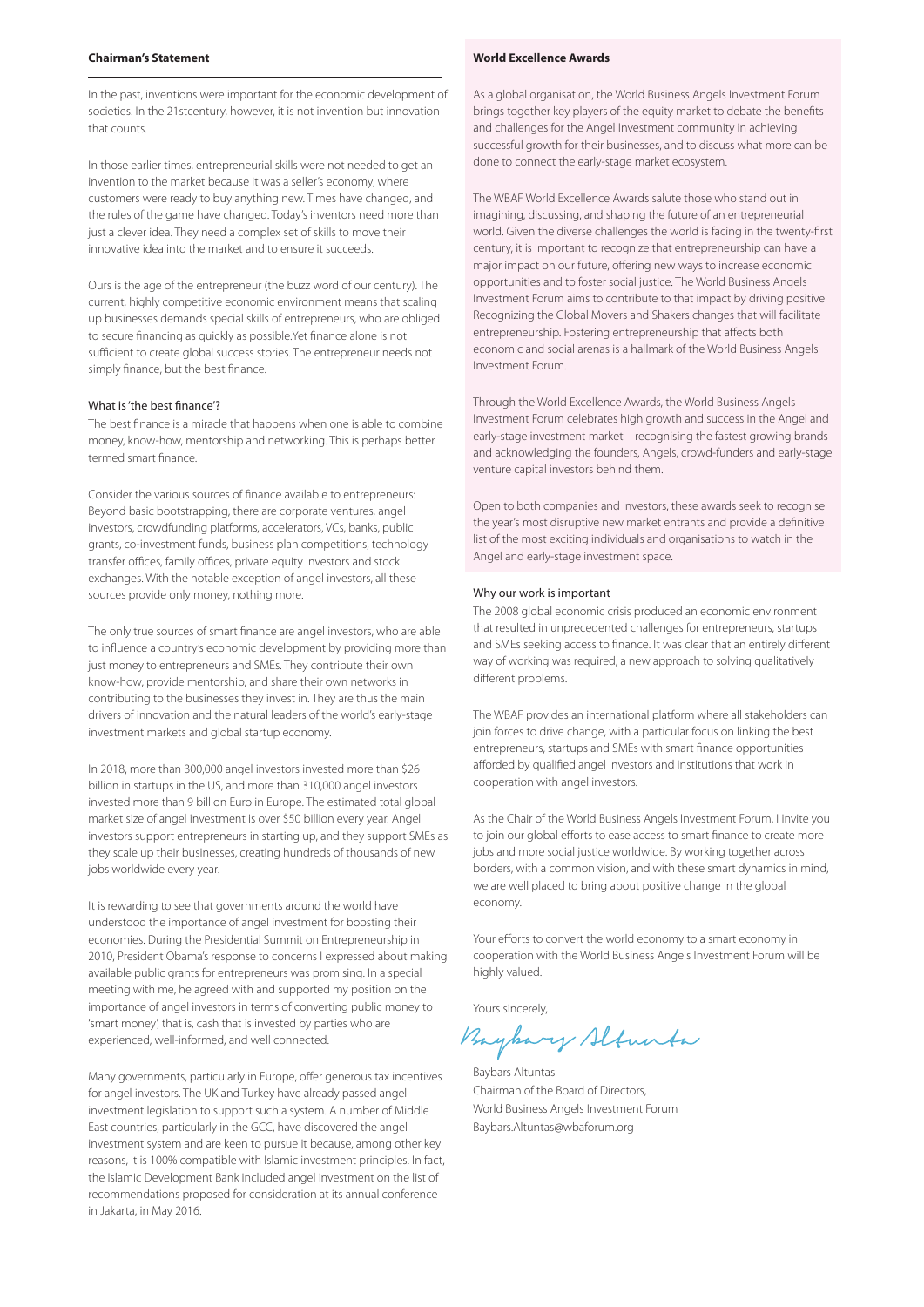# **The Grand Award: The Best Woman Leader of the World Supporting Entrepreneurship and Innovation**

#### Kolinda Grabar-Kitarovic, the President of Croatia

The Grand Award of 2019 is the World Business Angels Investment Forum's highest recognition for individual achievement. This award acknowledges and cele- brates exemplary leadership that has made a significant and positive impact on implement- ing investments for the future of the world. This award is made at the discretion of the WBAF Recognition Committee, which may choose to grant one award, no award, or multiple awards in any one year.

During one of the UN sessions, Her Excellencies Kolinda Grabar-Kitarovic, the President of Croatia noted that women have a huge potential and can achieve their aims despite all obstacles in their way. She is sure that women's empowerment will contribute to economic development of the world. She is the first woman in her country to take the Presidential position and its youngest head of state. One of her major directions of activity relates to women's empowerment.

Her Excellency has showed a unique vision for the future of women entrepreneurship and has set an outstanding example for all leaders in the world, for which reason the Board of the World Business Angels Investment Forum unanimously nominated her as the recipient of the its Grand Award.

# **The Most Business-oriented Minister of Africa Designing Economic Development Through Innovative Solutions**

# Dr. Ibrahim Mohammed Awal, the Minister for Business Development of the Republic of Ghana

With its more than 30 million population, ranked as Africa's most peaceful country by the Global Peace Index, Ghana is one of the most promising economies of Africa. International Monetary Fund World Economic Outlook announced Ghana as the 6th best GDP Growth of the World in 2018. Ghana's location in the West African sub-region provides a unique advantage for the development of the country's infrastructure as a hub for regional and international trade and commerce.

His Excellencies Dr. Ibrahim Mohammed Awal, the Minister for Business Development, is the first African minister who brought 'empowering startup economy through angel investment' to the agenda of the government. Angel investors, startups, scaleups and high-gowth businesses are now perceived as the key drivers of the Ghana economy.

# **The Best Leader of South East Europe Supporting Economic Development Through Digitalisation**

#### Kadri Veseli, President of the Assembly of the Republic of Kosovo

Digitalization can lead to significant gains in productivity, and thus G20 leaders state that the digital economy is an increasingly important driver of inclusive economic growth and plays a significant role in accelerating the productivity growth of existing industries, opening up new markets and nurturing new industries, and contributing to global development and new job opportunities.

Kosovo brought KODE Project - an innovative project to turn the economy of the country to digital economy to improve access to better quality and high‐speed broadband services in project areas and to online knowledge sources, services and labor markets among citizens, and public and academic institutions. This project has been implemented under the leadership of His Excellency Kadri Veseli, President of the Assembly of the Republic of Kosovo thanks to futuristic vision of him.

#### **The Best Startup-Friendly City of Europe**

# Juan Espadas Cejas, Mayor of the city of Seville, Spain

Seville was the home of famous and infamous figures of history, the legendary "Don Juan" started from here to conquer the hearts of women across all Europe, while Columbus started from a port close to Seville to discover a new world. Prosper Merimée's "Carmen", who couldn't make her decision between the officer Don José and the bullfighter Escamillo the consequences you can watch still today in opera houses - was a worker in Seville's old tobacco factory.

Today Seville added a new value to its lovely history. Innovation! For example, 'Sevilla Futura' is an entrepreneurial city project in partnership with Cisco, Airbus and IBM. 'Magalanes Center' project will allow to recover a landmark historic building from 18th Century and build an entrepreneurial hub.

# **Awardees 2018**

# **The Grand Award: The Best Leader of the World Investing in the New Generation**

Dr Gjorgje Ivanov, President of the Republic of North Macedonia

The Grand Award of 2018 is the World Business Angels Investment Forum's highest recognition for individual achievement. This award acknowledges and celebrates exemplary leadership that has made a significant and positive impact on implementing investments for the future of the world's young generation. This award is made at the discretion of the WBAF Recognition Committee, which may choose to grant one award, no award, or multiple awards in any one year. At the official opening ceremony of the School for Young Leaders, His Excellency Dr Gjorgje Ivanov, President of the Republic of Macedonia, declared, 'In the beginning it was only an idea, an idea aimed at educating youth for a promising future, but also at creating a promising future for youth. We need leaders not only in politics; we need leaders in economy, in culture, in business, in sport—everywhere'. The School for Young Leaders was organized upon the initiative of the President and is held every year in August in Ohrid. His Excellency has showed a unique vision for the future of young people and has set an outstanding example for all leaders in the world with this initiative, for which reason the Board of the World Business Angels Investment Forum unanimously nominated him as the recipient of the its Grand Award. It is a great honour to present this award to His Excellency Dr Gjorgje Ivanov, President of the Republic of Macedonia.

# **The Best Ministerial Policy of Europe Supporting Economic Development**

#### Lutfi Elvan, Development Minister of the Republic of Turkey

Policymakers are crucial drivers of the future of early-stage equity markets. Their decisions have an impact on the future of startups scale-ups, SMEs and entrepreneurs. One of the most important functions of entrepreneurial ecosystems is connecting local entrepreneurs with global markets. One way to do this is to ease access to local markets by creating one-stop-shops for global investors. The Development Ministry of Turkey launched a unique initiative, Invest in Istanbul, to ease access to local markets. Invest in Istanbul is an excellent model for all development agencies, not only in Turkey but development agencies worldwide. The World Business Angels Investment Forum is proud to announce the Development Ministry of Turkey as the recipient of the award for the Best Ministerial Policy of Europe Supporting Economic Development. It is an honour to present this award to His Excellency Mr Lutfi Elvan, Development Minister of the Republic of Turkey.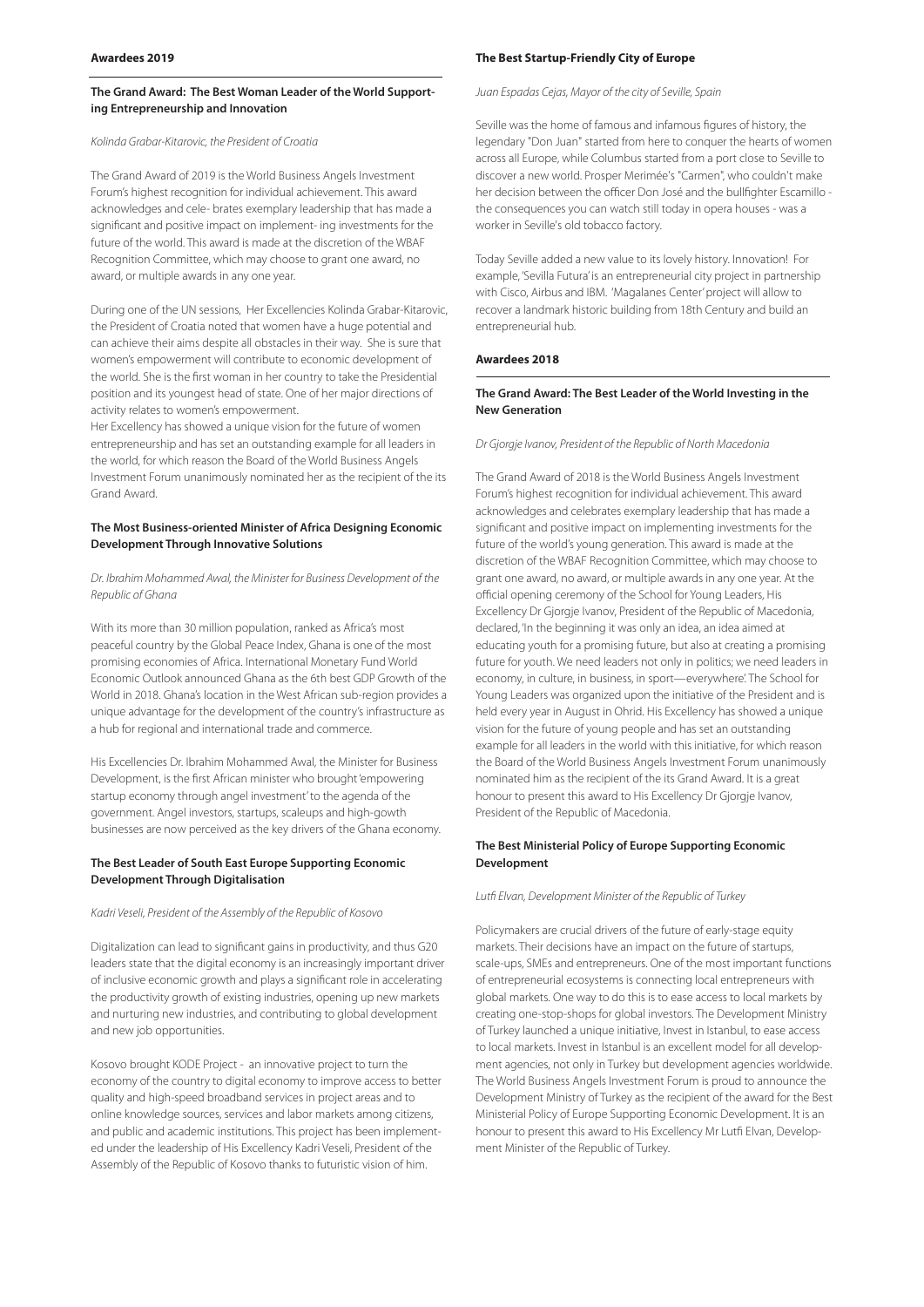#### **The Best Startup-Friendly City of Europe**

# Rui Moreira, Mayor of the city of Porto, Portugal

Porto is a melting pot where people, tradition, history, and the amenities of a modern metropolis come together in one of Western Europe's most vibrant cities. But Portugal's second-largest city is not just a prime tourist destination—it's also home to a burgeoning tech startup scene and a myriad of innovative ventures. And it is one of the few municipalities in Europe that has a startup programme to encourage and stimulate entrepreneurship. The World Business Angels Investment Forum is proud to announce Porto as the recipient of the award for the Best Startup-Friendly City of Europe. It is an honour to present this award to His Excellency Rui Moreira, Mayor of the city of Porto.

#### **The Best Global Organisation of the World Supporting SMEs**

#### Matthew Gamser, CEO of the SME Finance Forum - IFC of the World Bank Group, USA

More than 96% of the world's economy is driven by small and medium-sized enterprises. 200 million businesses worldwide need financing to invest, grow, and create new jobs. There are institutions all over the world that support SMEs, but one of those institutions is doing more in terms of support than producing specific reports; every year this special institution — the SME Finance Forum — brings together policymakers to find solutions and convenes stakeholders at its annual meeting. The SME Finance Forum was established in 2012 by the G20 Global Partnership for Financial Inclusion as a knowledge centre for data, research and the promotion of best practices in SME finance. With its unique ways of supporting SMEs globally, the SME Finance Forum sets an outstanding example for NGOs. The World Business Angels Investment Forum is proud to announce the SME Finance Forum as the recipient of the award for the Best Global Organization of the World Supporting SMEs. It is an honour to present this award to Mr Matthew Gamser, CEO of the SME Finance Forum.

# **The Best Global Organisation in the World Supporting Young Entrepreneurs**

# JCI World Presidents, Ms Dawn Hetzel (2017) and Mr Ismail Haznedar (2015), USA & Turkey

The Global Youth Empowerment Fund taps into an often-forgotten renewable resource: the passion and energy of young people. This Fund is an initiative designed to inspire and empower young people around the world to make an impact in their communities by investing in grassroots community projects. Initiated by the Junior Chamber International, the Global Youth Empowerment Fund entered into a partnership with the United Nations Sustainable Development Goals Action Campaign. It offers grants, financing and training to youth-led projects and social enterprises that advance Global Goals for Sustainable Development in local communities around the world. Junior Chamber International has over 200,000 alumni in more than 100 countries and is a global movement that challenges the status quo by encouraging young people to take responsibility for creating a better world and by empowering them to drive change. The World Business Angels Investment Forum is proud to announce Junior Chamber International as the recipient of the award for the The Best Global Organisation of the World Supporting Young Entrepreneurs. It is an honour to present this award to two JCI world presidents, Ms Dawn Hetzel (2017) and Mr Ismail Haznedar (2015).

#### **The Best Startup Initiative of Central Europe**

Balazs Hendrich, the representative of the Hungarian government and the Consul General of Hungary in Istanbul, and to Mr Zsolt Kovacs, CEO of the Startup Campus, Hungary

The Visegrad Group (also known as the 'Visegrad Four' or simply 'V4')

reflects the efforts of the countries of the Central European region to work together in a number of fields of common interest within the all-European integration. The Czech Republic, Hungary, Poland and Slovakia have always been part of a single civilisation, sharing cultural and intellectual values and common roots in diverse religious traditions, all of which they wish to preserve and further strengthen. Hungary is the current term President of Visegrad Group. All the V4 countries aspired to become members of the European Union, perceiving their integration into the EU as another step forward in the process of overcoming artificial dividing lines in Europe through mutual support. They reached this aim on the first of May 2004, when they all became members of the EU. Easing access to finance is crucial for creating global success stories for the Visegrag Four countries, so they launched a startup programme called a 'startup campus'. The main objective of the Startup Campus V4 is to boost the discoverability of the V4 regional startup ecosystem, specifically by highlighting the economic and innovation potential of the V4 countries. At each event, 8 to 10 innovative startup companies operating within the V4 region are selected and given the opportunity to introduce themselves to international markets. The first stop on the roadshow of Startup Campus V4 is Istanbul, launched today at the World Business Angels Investment Forum. The next destinations after Istanbul are Berlin, New York, Vienna, London, Hong Kong, Tel Aviv, Dubai and Los Angeles. We wish them all the best for success in their endeavours! The World Business Angels Investment Forum is proud to announce Startup Campus as the recipient of the award for the Best Startup Initiative of Central Europe. It is an honour to present this award to His Excellency Mr Balazs Hendrich, the representative of the Hungarian government and the Consul General of Hungary in Istanbul, and to Mr Zsolt Kovacs, CEO of the Startup Campus.

#### **The Best Business Woman Role Model of South East Europe**

#### Danela Arsovska, President of the Macedonian Chamber of Commerce, North Macedonia

Making a name for yourself in the business world is not easy, but for a woman, it can be especially challenging. Even though women make up 50.8% of the population, 60% of students receiving undergraduate degrees, and 44% of students receiving master's degrees in business and management, these figures are not reflected in powerful positions in management. Only 4.6% of Fortune 500 CEO positions are held by women. In the finance, healthcare and social assistance industries, not a single CEO position is held by a woman. But there are game changers: Danela Arsovska, President of the Macedonian Chamber of Commerce, is one of them, and she is a perfect role model for women entrepreneurs. The World Business Angels Investment Forum is proud to announce Ms Danela Arsovska as the recipient of the award for the Best Business Woman Role Model of South East Europe. It is an honour to present this award to Ms Danela Arsovska, President of the Macedonian Chamber of Commerce.

#### **The Best Business Incubation Center of the Middle East**

#### Abdulaziz Al Khalifa, Chairman of the Qatar Business Incubation Center, Qatar

The Qatari government is increasingly shifting its focus to small and medium-sized enterprises and start-ups as it moves to expand economic diversification and non-oil growth in Qatar. One of the new support mechanisms specially designed to benefit start-ups and entrepreneurs is the Qatar Business Incubation Center, the largest mixed-use incubator facility in the MENA region. In its 20,000 square-metre installation, it offers targeted training programmes, facilities, and financial support, and it joins existing programmes offered by various stakeholders and government entities that nurture growth by providing facilities, training, low- or zero-interest loans, and mentorship. The World Business Angels Investment Forum is proud to announce the Qatar Business Incubation Center as the recipient of the award for the Best Incubation Center in the Middle East. It is an honour to present this award to Mr Abdulaziz Al Khalifa, Chairman of the Qatar Business Incubation Center.